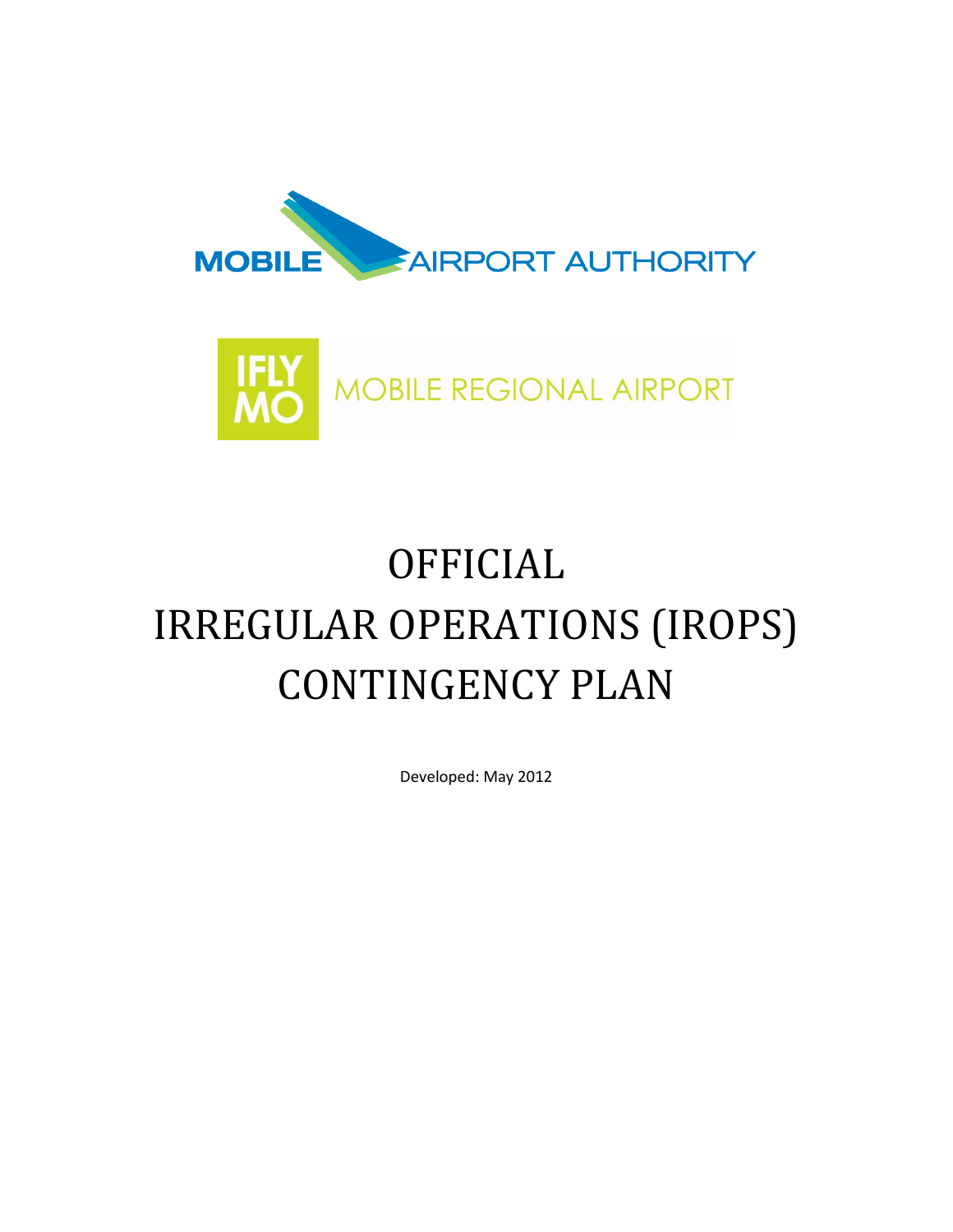## **INTRODUCTION**

The Mobile Airport Authority has prepared this Irregular Operations (IROPS) Contingency Plan for the Mobile Regional Airport pursuant to §42301 of the FAA Modernization and Reform Act of 2012. Questions regarding this plan can be directed to Andrew S. Pabst, C.M. at Andrew.Pabst@MobileAirportAuthority.com.

The Mobile Regional Airport is filing this plan with the Department of Transportation because (1) it is a commercial airport and/or (2) this airport may be used by an air carrier described in USC 42301(a)(1) for diversions.

This plan describes how, following excessive tarmac delays and to the extent practicable, the Mobile Regional Airport will:

- Provide for the deplanement of passengers;
- Provide for the sharing of facilities and make gates available at the airport; and
- Provide a sterile area following excessive tarmac delays for passengers who have not yet cleared United States Customs & Border Protection (CBP).

The Mobile Regional Airport has facility and personnel constraints that limit its ability to accommodate excessive diverted flights while maintaining the airport's safe operation. The Mobile Airport Authority strongly encourages aircraft operators to contact the airport's Operations Dept. at 251-639-4680 or the Airport Police Dept. at 251-639-4682 for prior coordination of diverted flights, except in the case of a declared in-flight emergency. If air carrier diversions are expected, the Mobile Airport Authority requests all operators to notify the Mobile Regional Airport so it can begin making preparations for the event(s).

Specific facility constraints at the Mobile Regional Airport (MOB) include but are not limited to:

- Lack of international processing facilities
- Limited gate parking
- Limited ramp parking positions
- Limited ground support equipment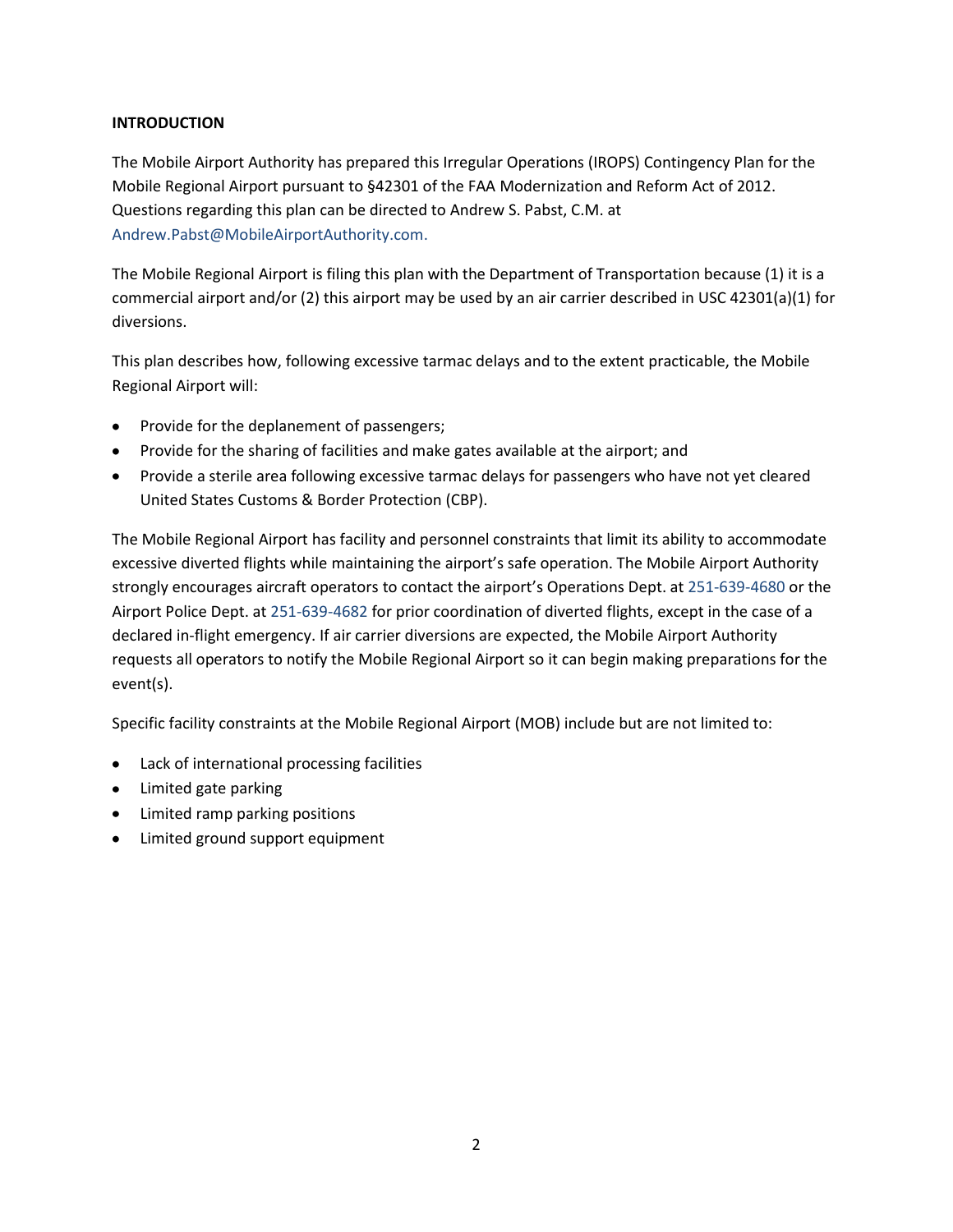#### **AIRPORT INFORMATION**

| Name of airport:                           | <b>Mobile Regional Airport</b>                      |
|--------------------------------------------|-----------------------------------------------------|
| Airport Identifier:                        | <b>MOB</b>                                          |
| Airport address:                           | 8400 Airport Blvd.<br>Mobile, AL 36608              |
| Name & title of person preparing the plan: | Andrew S. Pabst, C.M., Operations Coordinator       |
| Name & title of person who reviewed plan:  | Thomas G. Hughes, A.A.E., IAP, Director of Aviation |
| Preparer contact number:                   | 251-338-8572                                        |
| Preparer contact email:                    | Andrew.Pabst@MobileAirportAuthority.com             |
| Date of submission of plan:                | May 14, 2012                                        |
| Airport Category:                          | <b>Non Hub</b>                                      |

#### **CONTACT INFORMATION**

In the event of diversion or other irregular operations events, aircraft operators should contact the Operations Department at 251-639-4680 for assistance. In the event the Operations Department is not available, please contact the Mobile Airport Authority Police Department at 251-639-4682.

### **PLAN TO PROVIDE FOR THE DEPLANEMENT OF PASSENGERS FOLLOWING EXCESSIVE TARMAC DELAYS**

With the exception of its jet bridges, the Mobile Regional Airport does not own or operate any of the equipment needed to safely de-plane passengers from air carrier aircraft and is, therefore, unable on its own to provide for the deplanement of passengers. Additionally airport personnel are not trained to assist in the deplanement of passengers using its equipment or any equipment owned or operated by air carriers or contract service providers. However, the airport has requested that each airline, ground handler and FBO operation on the airport provide us with a list of the equipment and resources they have for deplaning passengers and contact information. The airport will provide this inventory and contact information to airlines as soon as practicable after receiving requests from such airlines experiencing excessive tarmac delays at the contact number listed above.